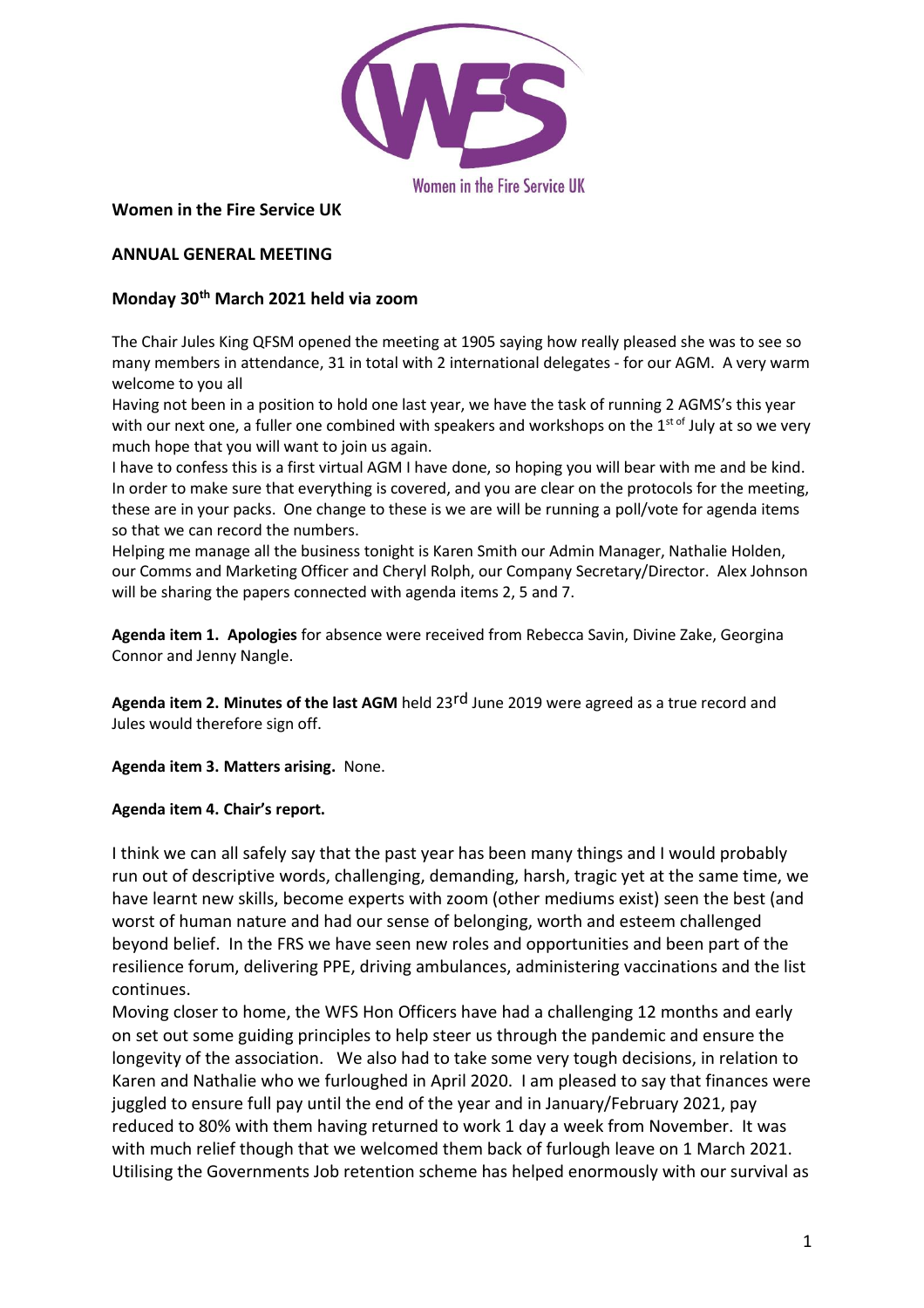you will see from the 2020/2021 accounts when they are published later this year in time for the July AGM. I won't say anything further on finances as I know Amy will be making some comments in her part of the agenda.

Just before lockdown 1 we have launched our awards scheme and despite the difficulties faced in the spring/summer of 2020, am delighted to tell you there was a total of 54 nominations which is the highest number of nominations ever in one year coming from 19 FRS, 1 x charity and 2 from other backgrounds. Individual categories brought

- 6 nominations in the Young Persons role model this was sponsored by by Stephen Mackenzie – Fire Risk consultant and we were able to make cash prizes to all the young people
- There were 16 nominations in the Bright Light category
- 10 nominations in the Men as Allies category with 3 men also nominated in other categories
- 9 nominations in the Woman FF Rising Star category
- 11 nominations in the Dany Cotton Inspiring Leader category
- 1 nomination in the Event Champion category
- Joint nomination in the Corporate Star category
- 2 people were nominated twice
- 1 person was nominated 3 times
- 3 Chief Fire Officers were nominated

This was an overwhelmingly good news story with a great 'feel good factor' which ran for several weeks with such good publicity for the winners and runners, the FRS and WFS. In the build-up to the pandemic, WFS set a number of guiding principles to keep us afloat and I am pleased that these kept us on track 7 with Hon Officers meeting once a month (as opposed to twice a year) I am proud that in the background, the virtual event programme has been set up which was launched last month and as these roll out am pleased to say that it's an income stream we can start to utilise.

In closing I want to look forward to the next few months, and ask for you to send your ideas in for our virtual AGM in July – ideas on speakers, activities etc. We are really keen to hear what you want.

And a date for your diary JUNE  $10^{TH}$  TO  $12^{TH}$   $2022 -$  Training and Development event at the Fire Service College

## **Agenda item 5. Presentation of WFS accounts for the period May 2019 to April 2020**.

I shall hand over to Amy Webb at this point but before I do, Amy signalled her intention to stand down as our Treasurer in June 2020 but agreed to stay on until things were a bit clearer with the pandemic and our situation. Amy has been our Treasurer since 2016 and it has been a pleasure having her on board. A keen eye for detail, and a different perspective on life and how we do things is always welcomed but her sense of fun, love of running and alcohol all helped her fit in brilliantly. It's a tough act being the Treasurer and we were genuinely concerned about how we would replace her and as you can see from the next item, we have. Amy, I didn't want to steal your item, but it would have been remiss of me not to have taken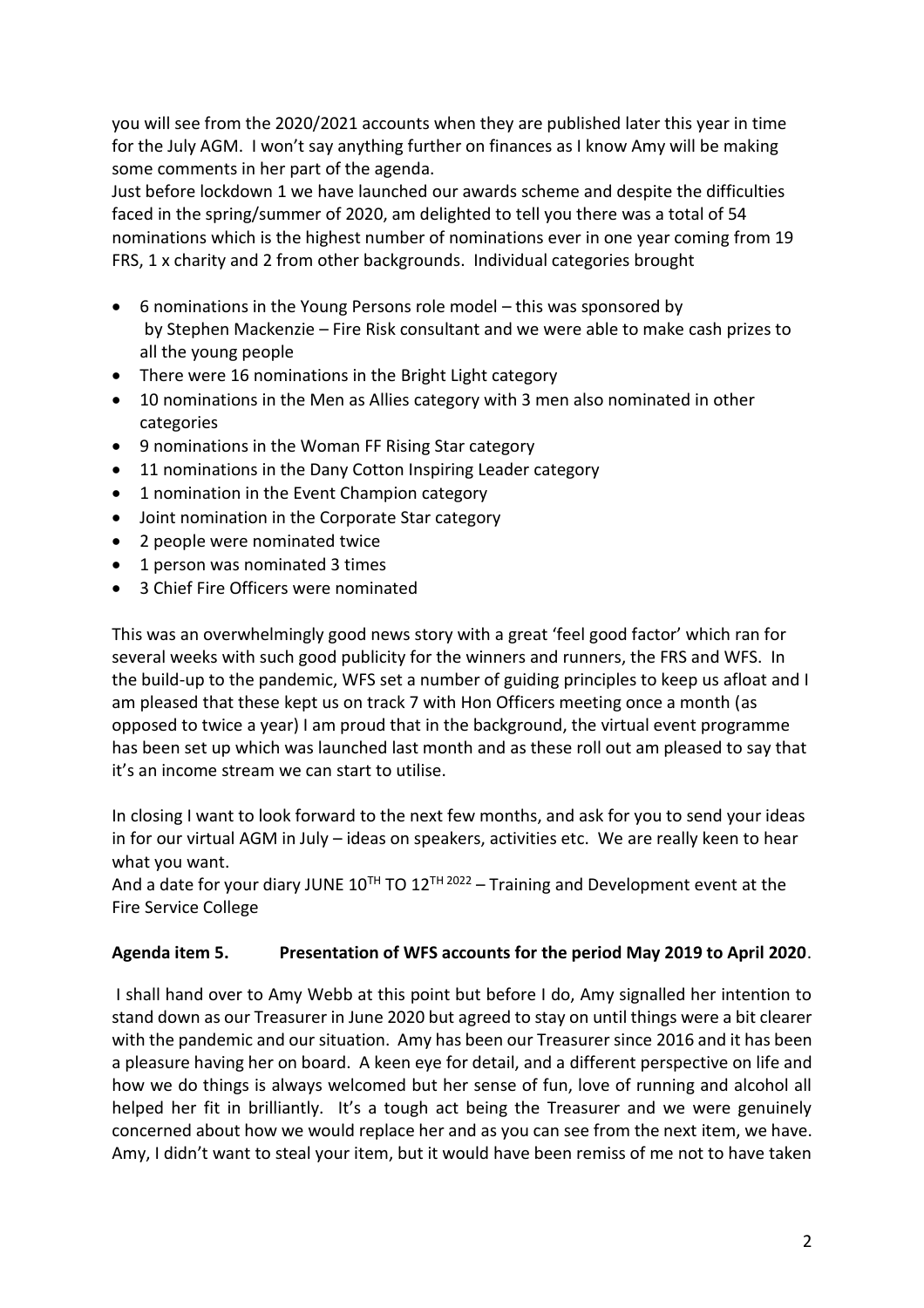a few moments to say thank you, wish you all the best in your new role as Director of Corporate Services for North Somerset Council and to say how much we will miss you.

Amy thanked Jules for her kind words and thanked WFS for all it had given her and especially Louise Brown for introducing her to WFS and running. She confirmed she would miss everyone.

WFS operates as a not-for-profit organisation which relies on income from its events, corporate and membership subscriptions to cover its costs each year. Due to there being no AGM in 2020 the accounts were signed off by the Honorary Officers and filed within the relevant guidelines. Therefore, this item is to present and take any questions that may arise.

I am pleased to report that the WFS finances remain in a healthy position, with a forecast surplus for the year ending 30/04/21.

Dawn Whitaker asked if WFS had given any though to increasing the subscription rates and Amy confirmed that the Honorary Officers had, a recommendation had gone to the NEC which wax accepted and was part of the amendments contained within agenda item.

# **Agenda item 6. Appointment of Treasurer**.

We have received a nomination of Sara Slater for the post. Sara is the Financial Services Manager with South Yorkshire FRS. Before I take a proposer and seconder for Sara, do we have any other nominations? None were declared.

Sara Slater was proposed by Alex Johnson and seconded by Amy Webb. The vote was 28

## **Agenda item 7. Memorandum of understanding and articles of association**.

I shall hand over to Cheryl Rolph at this point. Cheryl used the summary document issues with the agenda papers but said that she wouldn't go through all the summary as some changes are needed because of legislative changes and some are through reflecting current practices. However, will go through the more material changes and then very happy to answer any questions/issues.

| Page<br>number  | <b>Ref</b> | Change                                                                                                                                                                                                                                                                                                                     |
|-----------------|------------|----------------------------------------------------------------------------------------------------------------------------------------------------------------------------------------------------------------------------------------------------------------------------------------------------------------------------|
| <b>MOU</b>      |            |                                                                                                                                                                                                                                                                                                                            |
|                 | 4.2        | New. To facilitate procuring services if needed but linked to                                                                                                                                                                                                                                                              |
|                 |            | already approved financial powers and procurement policy.                                                                                                                                                                                                                                                                  |
| <b>Articles</b> |            |                                                                                                                                                                                                                                                                                                                            |
| 4               | 2.         | Categories of memberships changed to reflect practice                                                                                                                                                                                                                                                                      |
| 4               | 2.1        | Increase of subs (have remained constant since 2008) and as<br>recommended by the NEC at their meeting January 2021.<br>Simplified process but introduced a super supporter rate for those<br>who could afford a slightly higher rate, recognise the value WFS<br>bring to the sector/society and believed in the mission. |